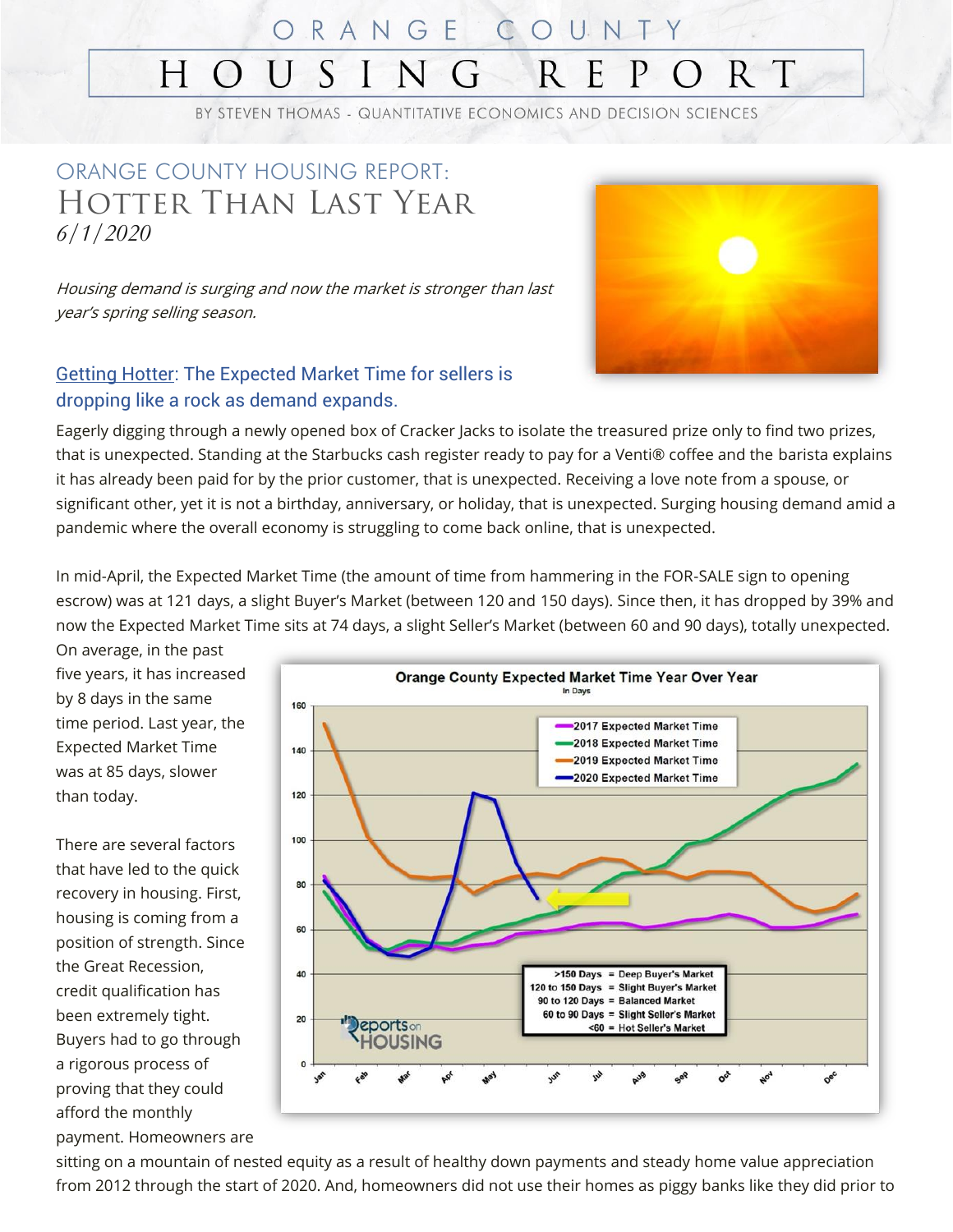the Great Recession when they tapped into their equity to pay for everything from lavish European vacations to erasing ballooning credit card debt from rampant, non-essential spending.

Furthermore, the low mortgage rate environment has enabled homeowners to finance and refinance monthly payments to levels that do not stretch the household budget. And, Freddie Mac just reported that the 30-year mortgage rate across the country just hit another all-time new low, 3.15%. Prior to the Great Recession, mortgage rates were at 6.35%. A \$700,000 mortgage payment at 3.15% is \$3,008 per month compared to \$4,356 per month Prior to the Great Recession in 2007. That is a savings of \$1,348 per month, or \$16,176 per year. That is an astronomical savings for a family.

| <b>Purchase</b> |           | 30-Year Fixed | <b>Payment Today</b> | <b>Payment Prior</b><br>to Great<br><b>Recession</b> | <b>Monthly</b> | Annual         |
|-----------------|-----------|---------------|----------------------|------------------------------------------------------|----------------|----------------|
| <b>Price</b>    | 20% Down  | 80% Down      | 3.15%                | 6.35%                                                | <b>Savings</b> | <b>Savings</b> |
| \$625,000       | \$125,000 | \$500,000     | \$2,149              | \$3,111                                              | \$962          | \$11,544       |
| \$875,000       | \$175,000 | \$700,000     | \$3,008              | \$4,356                                              | \$1,348        | \$16,176       |
| \$1,200,000     | \$240,000 | \$960,000     | \$4,125              | \$5,973                                              | \$1,848        | \$22,176       |

It is no wonder that current demand is pumping on all cylinders and has paved the way to a "V-Shaped" recovery. Home affordability has improved dramatically due to record low rates and buyers want to take advantage of this incredible opportunity. As a result, demand (the number of new pending sales over the prior month) in Orange County has increased by 74% in the past four weeks, rising from 1,172 pending sales to 2,035. Housing has not just awakened, it is roaring back at an unprecedented level. It is as if the Spring Market is coming back online. Current demand is now equivalent to the start of February of this year, right after the Super Bowl. That is typically the best time of the year for sellers, between February and mid-May. It is hard to believe that just six weeks ago, in mid-April, demand hit levels not seen since the Great Recession, inherent, anemic demand. The COVID-19 pandemic is losing its impact and grip on demand. It is currently off by only 23% compared to last year, 611 fewer escrows, and the difference is diminishing.

Meanwhile, COVID-19 is also losing its grip on homeowners coming on the market. In the past 4-weeks, 2,763 homes were placed on the market in Orange County. That is 33% less than the five-year average of 4,132. Six weeks ago, it was a 54% difference. As a result, the active inventory has increased from 4,344 homes in mid-April to 5,044 homes today, a 16% rise. Yet, the active inventory remains at its lowest level for an end to May since 2013, the hottest year during the 8-year expansion from 2012 through the start to 2020. And, there were 33% more homes last year, an extra 2,435.

With surging demand and an anemic active inventory, the Expected Market Time dropped like a rock and the market transitioned from one that slightly favors buyers to one that slightly favors sellers. Sellers get to call more of the shots while home values are not changing much at all.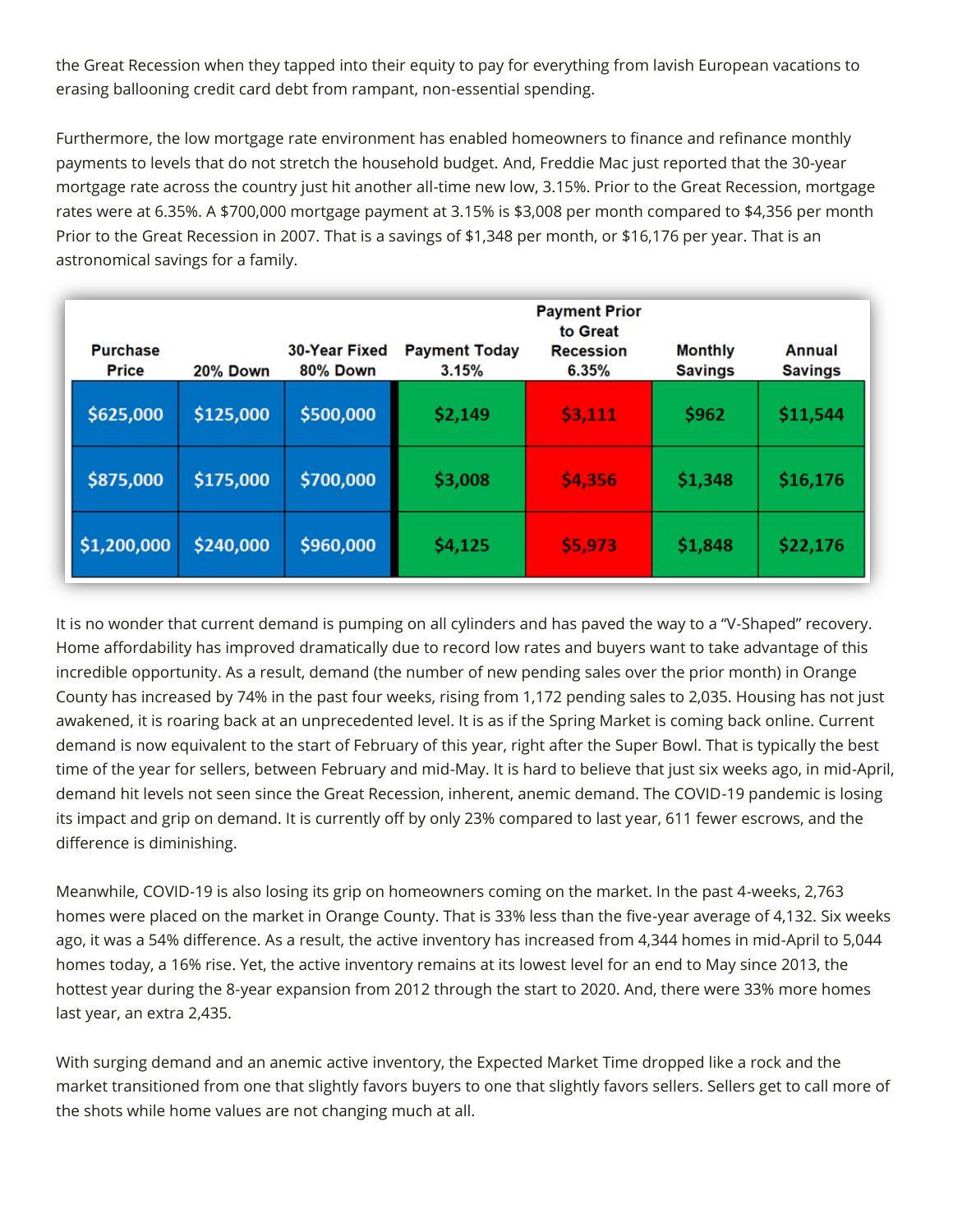The market is still ramping up and the momentum is palpable. Housing is not only hotter than last year, it is poised to only get stronger, antagonized by record low rates. As the rise in demand continues to outpace any rise in the supply of homes, the Expected Market Time will continue to fall, and housing will line up further in favor of sellers.

A note to buyers: For homes that come on the market below \$1 million in great condition and priced well, expect multiple offers and a lot of competition. Do not expect discounting because of COVID-19. At this point it could not be further from the reality of today's market. Housing has proved to be the industry that is extremely resilient. The laws of supply and demand have paved the way for a rapidly improving housing market. In a multiple offer situation, the buyer who writes the best offer to purchase a home will become the winning bidder. Everybody else will have to go back to the drawing board.

A note to sellers: Success ultimately boils down to pricing a home according to its Fair Market Value. Even when the housing market lines up in favor of sellers, many homeowners become overly confident and price their homes out of bounds, requiring price reductions down the road. For a seller to get top dollar for their home, they have to take advantage of the initial few weeks of coming on the market, which is when a home procures the most activity and exposure. This can only be accomplished through accurate pricing.

#### Active Inventory: The current active inventory increased by 4% in the past two-weeks.

The active listing inventory increased by 177 homes in the past two-weeks, up 4%, and now sits at 5,044. COVID-19 is suppressing the number of homeowners coming on the market. In the past 4 weeks, there were 33% fewer new FOR SALE signs compared to the prior 5 year average, that is 1,369 fewer homes. Four weeks ago, it was a 54% difference, so the gap is narrowing. Slowly, more homeowners are warming to the idea of selling now that the market is tilting further and further in favor of sellers.



Last year at this time, there were 7,479 homes on the market, 2,435 more than today, a 48% difference. There were a lot more choices for buyers last year.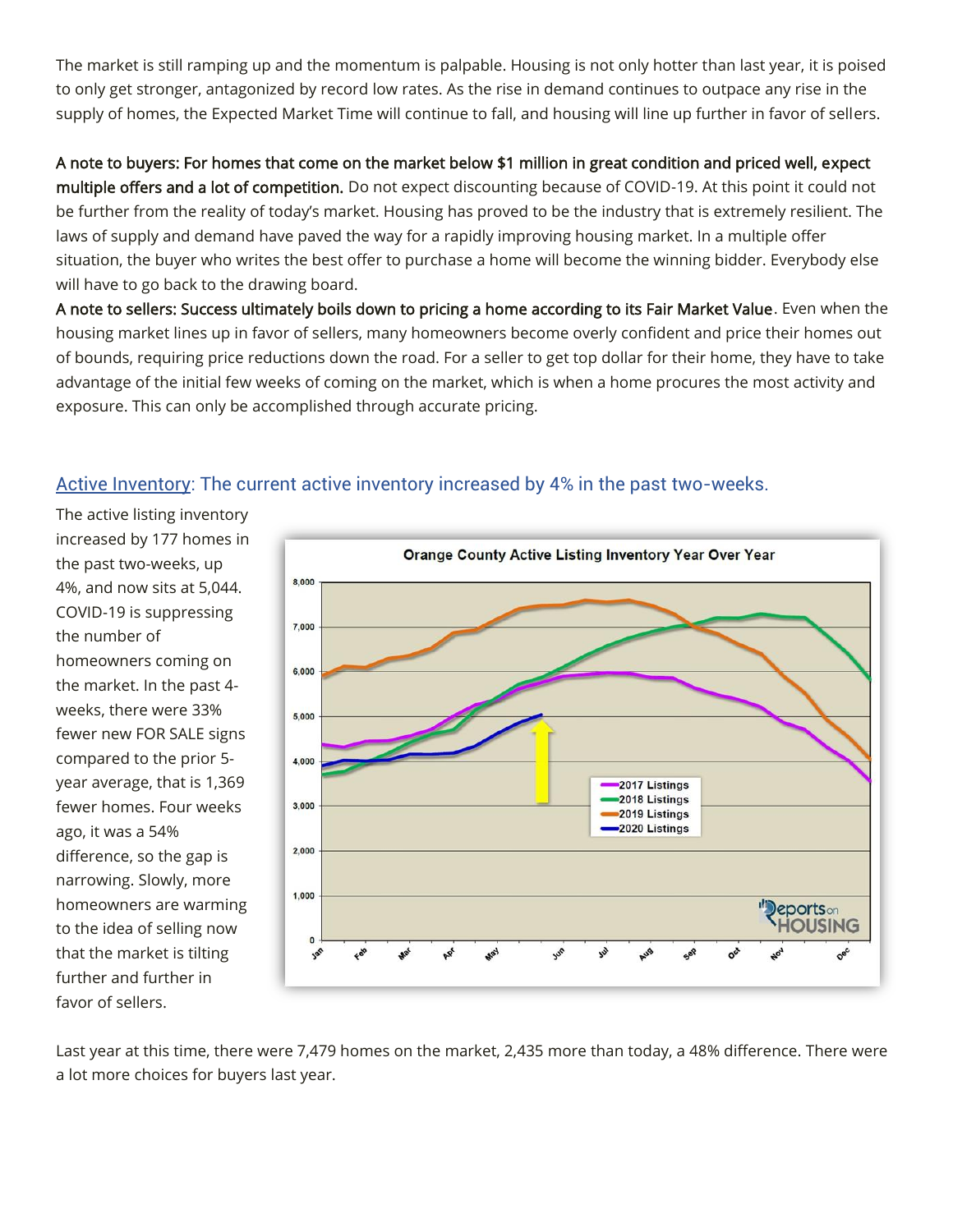#### Demand: In the past two-weeks demand surged by 23%.

Demand, the number of new pending sales over the prior month, increased from 1,622 to 2,035, an additional 413 pending sales, up an incredible 23% in just two weeks. In the past 4-weeks, demand has added 863 pending sales, a 74% rise. With mortgage rates dropping to 3.15%, an all-time record low, more buyers are entering the market, eager to take advantage of extremely favorable home affordability. Expect demand to continue to increase as more inventory comes on the market.

Last year, there were 611 more pending sales than today, 23% extra. In mid-April, at the low point of the COVID-19 pandemic, demand was off by 60% year over year. The year over year gap is narrowing as the market continues to heat up.

In the past two-weeks the Expected Market Time dropped from 90 to 74 days, a slight Seller's Market (between 60 and 90 days), where sellers get to call more of the shots during the negotiating process, yet home values are not changing much. Last year the Expected Market Time was at 85 days, slower than today.

#### Luxury End: The luxury market is stronger than it was last year.

In the past two-weeks, demand for homes above \$1.25 million increased by 90 pending sales, up 40%, and now totals 313, better than levels reached in January. The luxury market has had an astounding turnaround, changing from a market that was brought to a near standstill six weeks ago, to one that has been rapidly coming back online in recent weeks. The luxury home inventory increased by 94 homes, up 6%, and now totals 1,763. With another dramatic improvement in demand, which is outpacing the rise in the inventory, the overall Expected Market Time for homes priced above \$1.25 million decreased from 225 to 169 days in the past couple of weeks. In mid-April, it was at 322 days. The luxury market is not quite where it was on March 5<sup>th</sup>, 121 days, but it is on the right track.

Year over year, luxury demand is down by 76 pending sales, or 20%, and the active luxury listing inventory is down by 745 homes, or 30%. The Expected Market Time last year was at 193 days, slower than today.

For homes priced between \$1.25 million and \$1.5 million, in the past two-weeks, the Expected Market Time decreased from 129 to 98 days. For homes priced between \$1.5 million and \$2 million, the Expected Market Time decreased from 158 to 116 days. For homes priced between \$2 million and \$4 million, the Expected Market Time decreased from 368 to 258 days. For homes priced above \$4 million, the Expected Market Time decreased from 540 to 455 days. At 455 days, a seller would be looking at placing their home into escrow around **August 2021**.

|                                  | <b>Expected</b><br><b>Market Time</b> | <b>Share of Housing</b><br><b>Inventory</b> | Share of<br><b>Current Demand</b> | <b>Last Year</b> |
|----------------------------------|---------------------------------------|---------------------------------------------|-----------------------------------|------------------|
| O.C. \$0-\$750k                  | 53 Days                               | 35%                                         | 50%                               | 60 Days          |
| O.C. \$750k-\$1m                 | 56 Days                               | 19%                                         | 25%                               | 67 Days          |
| O.C. \$1m-\$1.25m                | 83 Days                               | 11%                                         | 10%                               | 108 Days         |
| $ O.C. $1.25m-$1.5m$             | 98 Days                               | 7%                                          | 5%                                | 107 Days         |
| $ O.C. $1.5m-$2m$                | 116 Days                              | 8%                                          | 5%                                | 167 Days         |
| O.C. \$2m-\$4m                   | 258 Days                              | 13%                                         | 4%                                | 302 Days         |
| $0.C. $4m+$                      | 455 Days                              | 7%                                          | 1%                                | 419 Days         |
| Peports <sub>on</sub><br>HOUSING |                                       |                                             |                                   |                  |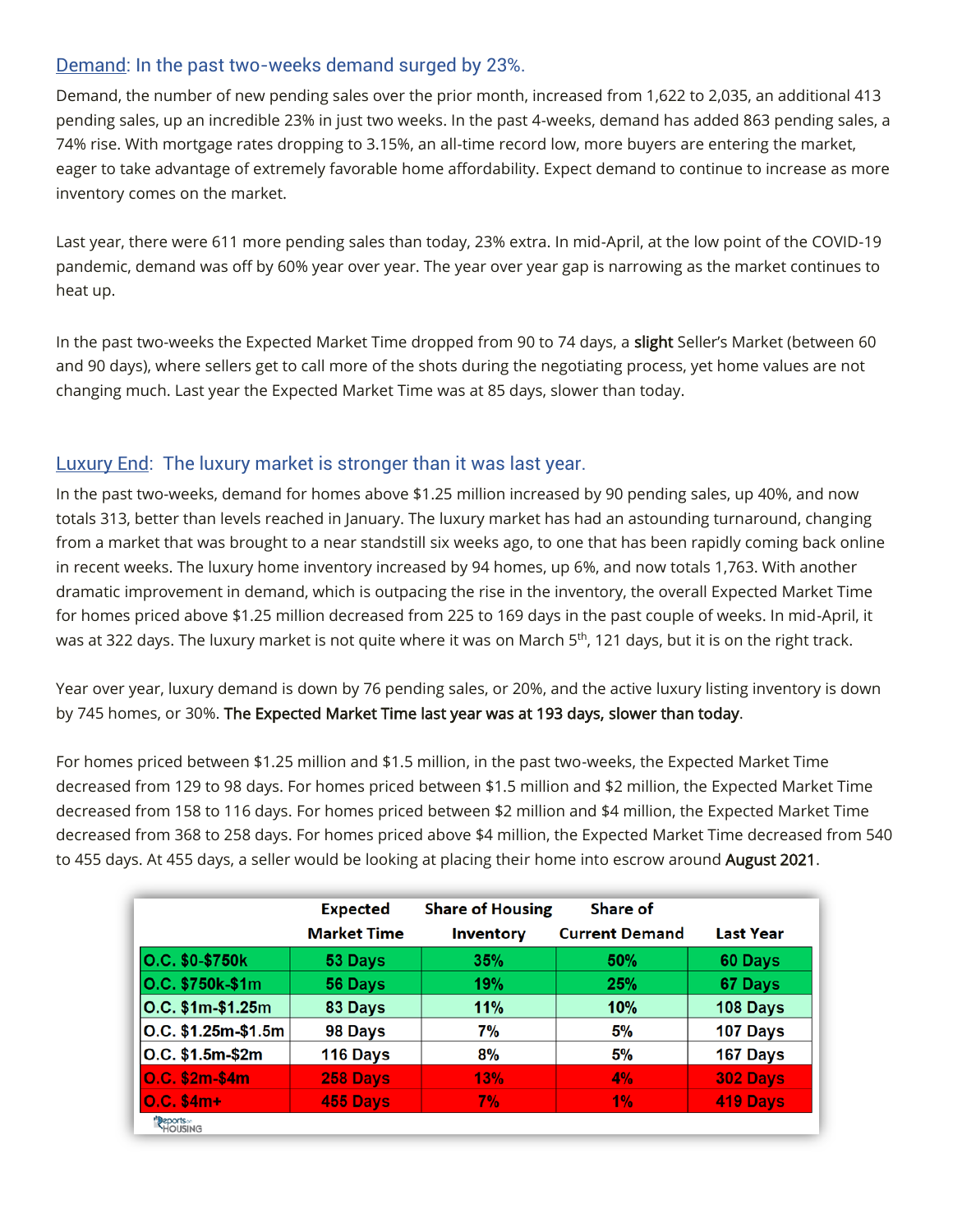### ORANGE COUNTY HOUSING MARKET SUMMARY:

- The active listing inventory increased by 177 homes in the past two-weeks, up 4%, and now totals 5,044. In the past four-weeks, 33% fewer homes were placed on the market compared to the prior 5-year average; thus, COVID-19 is suppressing the inventory. It was 54% fewer four-weeks ago. Last year, there were 7,479 homes on the market, 2,435 more than today, a 48% difference.
- Demand, the number of pending sales over the prior month, increased by 413 pending sales in the past two-weeks, up 25%, and now totals 2,035. It has grown by 74% in only 4 weeks. COVID-19's effect on housing is rapidly diminishing. Last year, there were 2,646 pending sales, 23% more than today.
- The Expected Market Time for all of Orange County decreased from 90 days to 74, a slight Seller's Market (between 60 and 90 days). The drop was due to the surge in demand outpacing the rise in the supply. It was at 85 days last year, slower than today.
- For homes priced below \$750,000, the market is a hot Seller's Market (less than 60 days) with an expected market time of 53 days. This range represents 35% of the active inventory and 50% of demand.
- For homes priced between \$750,000 and \$1 million, the expected market time is 56 days, a hot Seller's Market. This range represents 19% of the active inventory and 25% of demand.
- For homes priced between \$1 million to \$1.25 million, the expected market time is 83 days, a slight Seller's Market (between 60 and 90 days).
- For luxury homes priced between \$1.25 million and \$1.5 million, in the past two weeks, the Expected Market Time decreased from 129 to 98 days. For homes priced between \$1.5 million and \$2 million, the Expected Market Time decreased from 158 to 116 days. For luxury homes priced between \$2 million and \$4 million, the Expected Market Time decreased from 368 to 258 days. For luxury homes priced above \$4 million, the Expected Market Time decreased from 540 to 455 days.
- The luxury end, all homes above \$1.25 million, accounts for 35% of the inventory and only 15% of demand.
- Distressed homes, both short sales and foreclosures combined, made up only 0.8% of all listings and 0.9% of demand. There are only 16 foreclosure s and 22 short sales available to purchase today in all of Orange County, 38 total distressed homes on the active market, down 4 from two-weeks ago. Last year there were 65 total distressed homes on the market, slightly more than today.
- There were 1,712 closed residential resales in April, 34% fewer than April 2019's 2,599 closed sales. This is entirely due to COVID-19 suppressing both supply and demand. April marked a 28% drop compared to March 2020. The sales to list price ratio was 98.3% for all of Orange County. Foreclosures accounted for just 0.3% of all closed sales, and short sales accounted for 0.4%. That means that 99.3% of all sales were good ol' fashioned sellers with equity.

Have a great week.

Sincerely,

Kevin Comisky

KEVIN COMISKY Keller Forsyth Group *powered by eXp Realty*

OC Housing Report written by **Steven Thomas Quantitative Economics and Decision Sciences**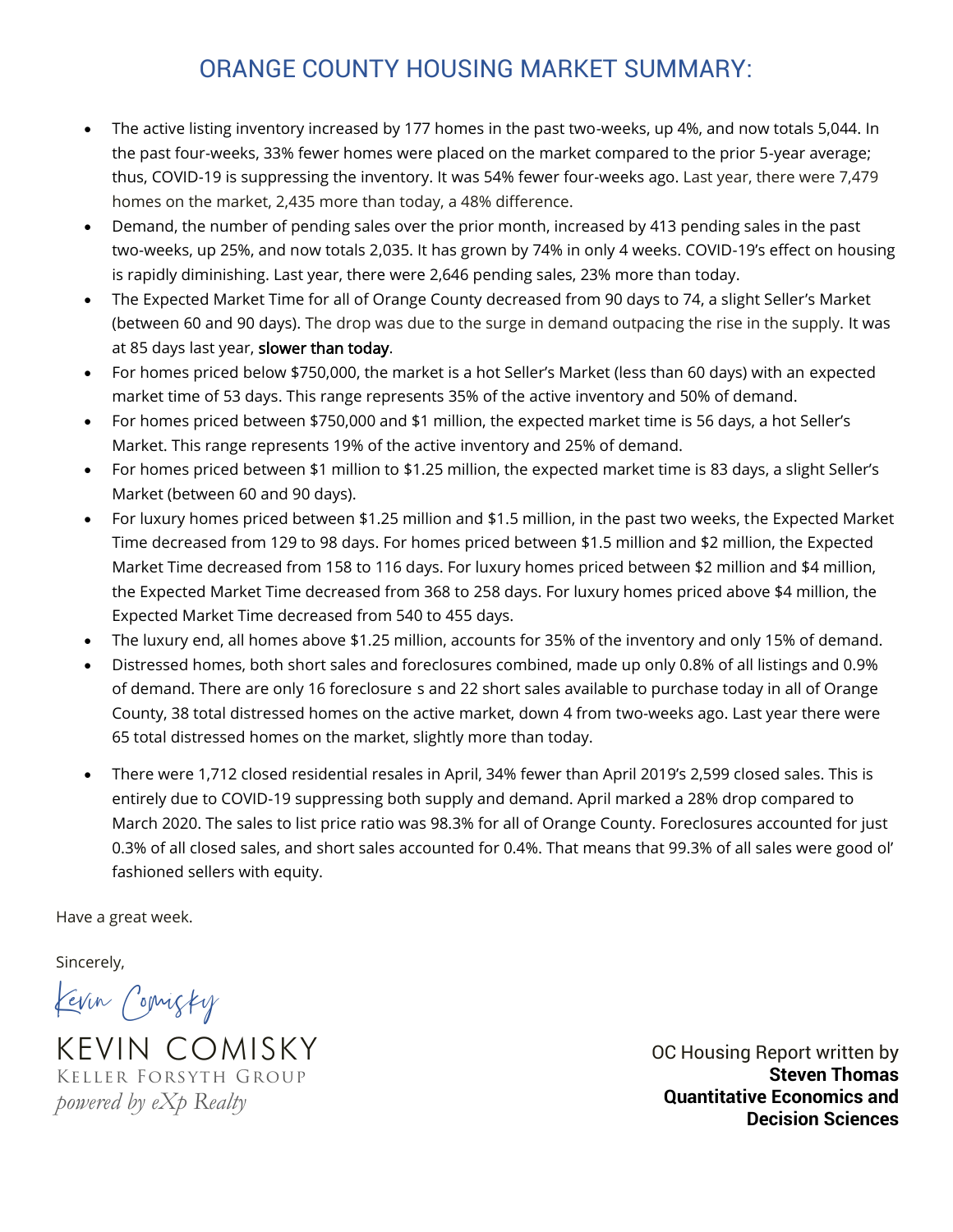|                         |                 | Demand          |               | <b>Market</b> | <b>Market</b> | <b>Market</b> | <b>Market</b> |                    |
|-------------------------|-----------------|-----------------|---------------|---------------|---------------|---------------|---------------|--------------------|
|                         |                 | (Last 30        | <b>Market</b> | <b>Time</b>   | <b>Time</b>   | <b>Time</b>   | <b>Time</b>   | Average            |
|                         | <b>Current</b>  | Days            | <b>Time</b>   | 2-Weeks       | 4-Weeks       | 1-Year        | 2-Years       | <b>Active List</b> |
|                         | <b>Actives</b>  | Pending         | (In Days)     | Ago           | Ago           | Ago           | Ago           | <b>Price</b>       |
|                         | 5/28/2020       | S)              | 5/28/2020     | 5/14/2020     | 4/30/2020     | 5/30/2019     | 5/31/2018     | 5/28/2020          |
| <b>Aliso Viejo</b>      | 56              | 44              | 38            | 47            | 58            | 54            | 41            | \$785k             |
| <b>Anaheim</b>          | 171             | 90              | 57            | 66            | 79            | 52            | 38            | \$658k             |
| <b>Anaheim Hills</b>    | 81              | 41              | 59            | 65            | 52            | 74            | 57            |                    |
| <b>Brea</b>             | 59              | 32              | 55            | 83            | 79            | 66            | 56            | \$1.1m<br>\$1.0m   |
| <b>Buena Park</b>       | 46              | 30              |               | 50            | 83            | 48            | 43            | \$674k             |
|                         |                 |                 | 46            |               |               |               |               |                    |
| <b>Corona Del Mar</b>   | 125             | 13              | 288           | 285           | 284           | 373           | 151           | \$5.3m             |
| <b>Costa Mesa</b>       | 130<br>81       | 62<br>20        | 63<br>122     | 74<br>198     | 93<br>196     | 69<br>143     | 71<br>122     | \$1.0m             |
| Coto De Caza            | 45              |                 | 61            | 50            | 62            | 55            |               | \$2.4m             |
| <b>Cypress</b>          |                 | 22              |               |               |               |               | 27            | \$751k             |
| <b>Dana Point</b>       | 188             | 35              | 161           | 221           | 241           | 123           | 139           | \$3.2m             |
| Dove Canyon             | 11              | 6               | 55            | 150           | 150           | 300           | 99            | \$1.1m             |
| <b>Foothill Ranch</b>   | 14              | $\overline{17}$ | 25            | 28            | 84            | 32            | 18            | \$677k             |
| <b>Fountain Valley</b>  | 33              | 27              | 37            | 49            | 102           | 43            | 26            | \$785k             |
| <b>Fullerton</b>        | 144             | 75              | 58            | 71            | 102           | 58            | 55            | \$957k             |
| <b>Garden Grove</b>     | 95              | 59              | 48            | 48            | 57            | 55            | 42            | \$692k             |
| <b>Huntington Beach</b> | 308             | 146             | 63            | 88            | 123           | 82            | 47            | \$1.4m             |
| <b>Irvine</b>           | 648             | 164             | 119           | 153           | 219           | 109           | 77            | \$1.4m             |
| La Habra                | 48              | 40              | 36            | 39            | 58            | 56            | 97            | \$657k             |
| La Palma                | 6               | 4               | 45            | 20            | 23            | 33            | 77            | \$773k             |
| Ladera Ranch            | 66              | 48              | 41            | 55            | 84            | 78            | 62            | \$1.3m             |
| Laguna Beach            | 227             | 33              | 206           | 332           | 448           | 306           | 200           | \$4.5m             |
| Laguna Hills            | 64              | 35              | 55            | 102           | 128           | 81            | 65            | \$1.6m             |
| Laguna Niguel           | 175             | 82              | 64            | 78            | 118           | 96            | 78            | \$1.5m             |
| Laguna Woods            | 214             | 49              | 131           | 148           | 210           | 108           | 64            | \$348k             |
| <b>Lake Forest</b>      | 94              | 37              | 76            | 68            | 87            | 65            | 46            | \$829k             |
| <b>Los Alamitos</b>     | 16              | 7               | 69            | 45            | 120           | 120           | 27            | \$754k             |
| <b>Mission Viejo</b>    | 151             | 111             | 41            | 49            | 73            | 91            | 62            | \$847k             |
| <b>Newport Beach</b>    | 313             | 56              | 168           | 209           | 243           | 175           | 140           | \$3.5m             |
| <b>Newport Coast</b>    | 79              | 12              | 198           | 253           | 350           | 196           | 139           | \$5.9m             |
| <b>North Tustin</b>     | 47              | 14              | 101           | 123           | 123           | 58            | 134           | \$2.3m             |
| Orange                  | 165             | 88              | 56            | 86            | 100           | 61            | 57            | \$1.0m             |
| <b>Placentia</b>        | 40              | 36              | 33            | 40            | 55            | 39            | 52            | \$698k             |
| <b>Portola Hills</b>    | 32              | 8               | 120           | 58            | 49            | 44            | 27            | \$912k             |
| Rancho Mission Viejo    | $\overline{74}$ | 32              | 69            | 94            | 210           | 96            | 58            | \$837k             |
| Rancho Santa Marg.      | 50              | 42              | 36            | 28            | 50            | 52            | 27            | \$646k             |
| Rossmoor                | 16              | 7               | 69            | 65            | 72            | 83            | 32            | \$1.4m             |
| <b>San Clemente</b>     | 164             | 82              | 60            | 96            | 155           | 90            | 95            | \$1.4m             |
| San Juan                | 102             | 33              | 93            | 129           | 127           | 104           | 94            | \$2.2m             |
| Santa Ana               | 148             | 69              | 64            | 79            | 92            | 80            | 53            | \$599k             |
| <b>Seal Beach</b>       | 134             | 28              | 144           | 145           | 174           | 118           | 69            | \$455k             |
| Stanton                 | 17              | 12              | 43            | 49            | 47            | 56            | 24            | \$741k             |
| Talega                  | 39              | 21              | 56            | 123           | 176           | 59            | 72            | \$1.1m             |
| <b>Tustin</b>           | 86              | 46              | 56            | 65            | 83            | 47            | 39            | \$1.0m             |
| Villa Park              | 19              | 4               | 143           | 200           | 315           | 110           | 51            | \$1.7m             |
| Westminster             | 39              | 31              | 38            | 69            | 113           | 36            | 48            | \$757k             |
| <b>Yorba Linda</b>      | 139             | 74              | 56            | 66            | 87            | 88            | 67            | \$1.5m             |
| All of O.C.             | 5,044           | 2,035           | 74            | 90            | 118           | 85            | 66            | \$1.7m             |
|                         |                 |                 |               |               |               |               |               |                    |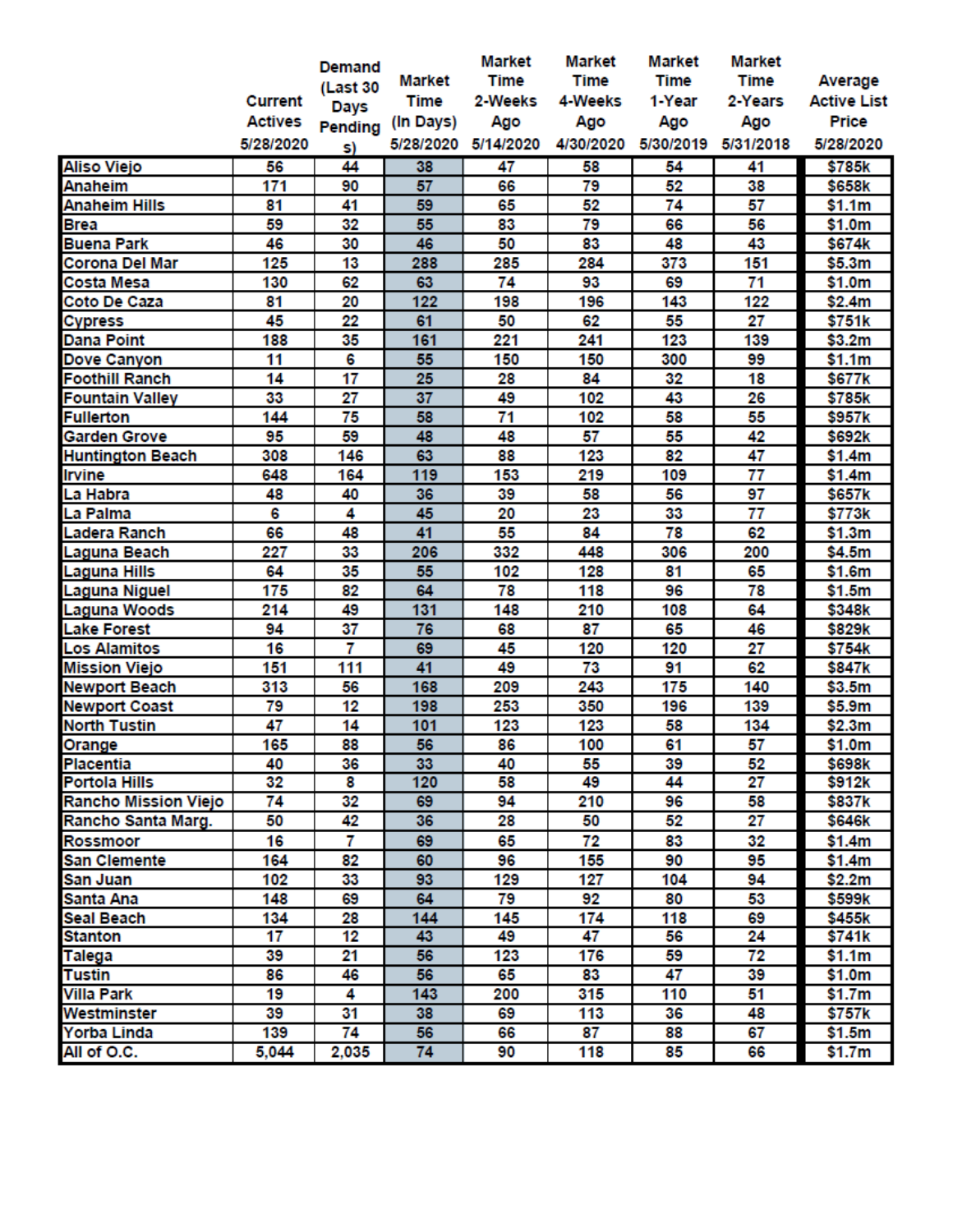### **Attached Homes**

|                    |                | Demand   | Market    | Market    | Market    | Market     | Market    | Average            |
|--------------------|----------------|----------|-----------|-----------|-----------|------------|-----------|--------------------|
|                    | <b>Current</b> | (Last 30 | Time      | Time      | Time      | Time       | Time      | <b>Active List</b> |
|                    | Actives        | Days     | (In Days) | 2-Weeks   | 4-Weeks   | 1-Year Ago | 2-Years   | Price              |
|                    | 5/28/2020      | Pending  | 5/28/2020 | 5/14/2020 | 4/30/2020 | 5/30/2019  | 5/31/2018 | 5/28/2020          |
| All of O.C.        | 1.837          | 759      | 73        | 84        | 115       | 80         | 56        | \$739k             |
| O.C. \$0-\$250k    | 126            | 33       | 115       | 105       | 149       | 109        | 46        | \$192k             |
| O.C. \$250k-\$500k | 583            | 301      | 58        | 64        | 85        | 65         | 41        | \$390k             |
| O.C. \$500k-\$750k | 622            | 303      | 62        | 74        | 108       | 69         | 52        | \$627k             |
| O.C. \$750k-\$1m   | 227            | 75       | 91        | 126       | 149       | 114        | 88        | \$860k             |
| $O.C. $1m+$        | 279            | 47       | 178       | 230       | 306       | 222        | 205       | \$1.9m             |

**Current Actives Vacant** 

41.4%

### **Detached Homes**

|                     | Current<br><b>Actives</b><br>5/28/2020 | Demand<br>(Last 30<br>Days<br>Pending | <b>Market</b><br><b>Time</b><br>(In Days)<br>5/28/2020 | Market<br>Time<br>2-Weeks<br>5/14/2020 | Market<br>Time<br>4-Weeks<br>4/30/2020 | Market<br>Time<br>1-Year Ago<br>5/30/2019 | Market<br>Time<br>2-Years<br>5/31/2018 | Average<br><b>Active List</b><br>Price<br>5/28/2020 |
|---------------------|----------------------------------------|---------------------------------------|--------------------------------------------------------|----------------------------------------|----------------------------------------|-------------------------------------------|----------------------------------------|-----------------------------------------------------|
| All of O.C.         | 3,207                                  | 1,276                                 | 75                                                     | 94                                     | 120                                    | 88                                        | 72                                     | \$2.2m                                              |
| O.C. \$0-\$500k     | 31                                     | 21                                    | 44                                                     | 47                                     | 71                                     | 61                                        | 54                                     | \$404k                                              |
| O.C. \$500k-\$750k  | 429                                    | 362                                   | 36                                                     | 44                                     | 56                                     | 46                                        | 38                                     | \$668k                                              |
| O.C. \$750k-\$1m    | 721                                    | 430                                   | 50                                                     | 60                                     | 77                                     | 60                                        | 50                                     | \$881k                                              |
| O.C. \$1m-\$1.25m   | 448                                    | 180                                   | 75                                                     | 109                                    | 153                                    | 100                                       | 90                                     | \$1.1m                                              |
| O.C. \$1.25m-\$1.5m | 308                                    | 99                                    | 93                                                     | 118                                    | 173                                    | 106                                       | 85                                     | \$1.4m                                              |
| O.C. \$1.5m-\$2m    | 330                                    | 90                                    | 110                                                    | 163                                    | 246                                    | 153                                       | 114                                    | \$1.7m                                              |
| O.C. \$2m-\$4m      | 619                                    | 73                                    | 254                                                    | 370                                    | 395                                    | 291                                       | 181                                    | \$2.9m                                              |
| $O.C. $4m+$         | 321                                    | 21                                    | 459                                                    | 519                                    | 568                                    | 399                                       | 391                                    | \$8.7m                                              |

**Current Actives Vacant** 

24.7%

# **All Homes**

|                     | <b>Current</b>              | Demand<br>(Last 30 | <b>Market</b><br>Time  | Market<br>Time       | Market<br><b>Time</b> | Market<br>Time          | Market<br><b>Time</b> | Average<br><b>Active List</b> |
|---------------------|-----------------------------|--------------------|------------------------|----------------------|-----------------------|-------------------------|-----------------------|-------------------------------|
|                     | <b>Actives</b><br>5/28/2020 | Days<br>Pending    | (In Days)<br>5/28/2020 | 2-Weeks<br>5/14/2020 | 4-Weeks<br>4/30/2020  | 1-Year Ago<br>5/30/2019 | 2-Years<br>5/31/2018  | Price<br>5/28/2020            |
| All of O.C.         | 5.044                       | 2,035              | 74                     | 90                   | 118                   | 85                      | 66                    | \$1.7m                        |
| O.C. \$0-\$500k     | 740                         | 355                | 63                     | 67                   | 91                    | 68                      | 42                    | \$357k                        |
| O.C. \$500k-\$750k  | 1.051                       | 665                | 47                     | 57                   | 77                    | 55                      | 43                    | \$644k                        |
| O.C. \$750k \$1m    | 948                         | 505                | 56                     | 68                   | 86                    | 67                      | 55                    | \$876k                        |
| O.C. \$1m-\$1.25m   | 542                         | 197                | 83                     | 120                  | 165                   | 108                     | 92                    | \$1.1m                        |
| O.C. \$1.25m-\$1.5m | 366                         | 112                | 98                     | 129                  | 192                   | 107                     | 95                    | \$1.4m                        |
| O.C. \$1.5m-\$2m    | 392                         | 101                | 116                    | 158                  | 229                   | 167                     | 123                   | \$1.7m                        |
| O.C. \$2m-\$4m      | 671                         | 78                 | 258                    | 368                  | 418                   | 302                     | 189                   | \$2.8m                        |
| O.C. \$4m+          | 334                         | 22                 | 455                    | 540                  | 586                   | 419                     | 395                   | \$8.6m                        |

**Current Actives Vacant** 

 $30.9\%$ 

"Data tabulated from CRMLS. This data may not reflect all real estate activity in the market. Not all cities are listed but are included in the O.C. totals.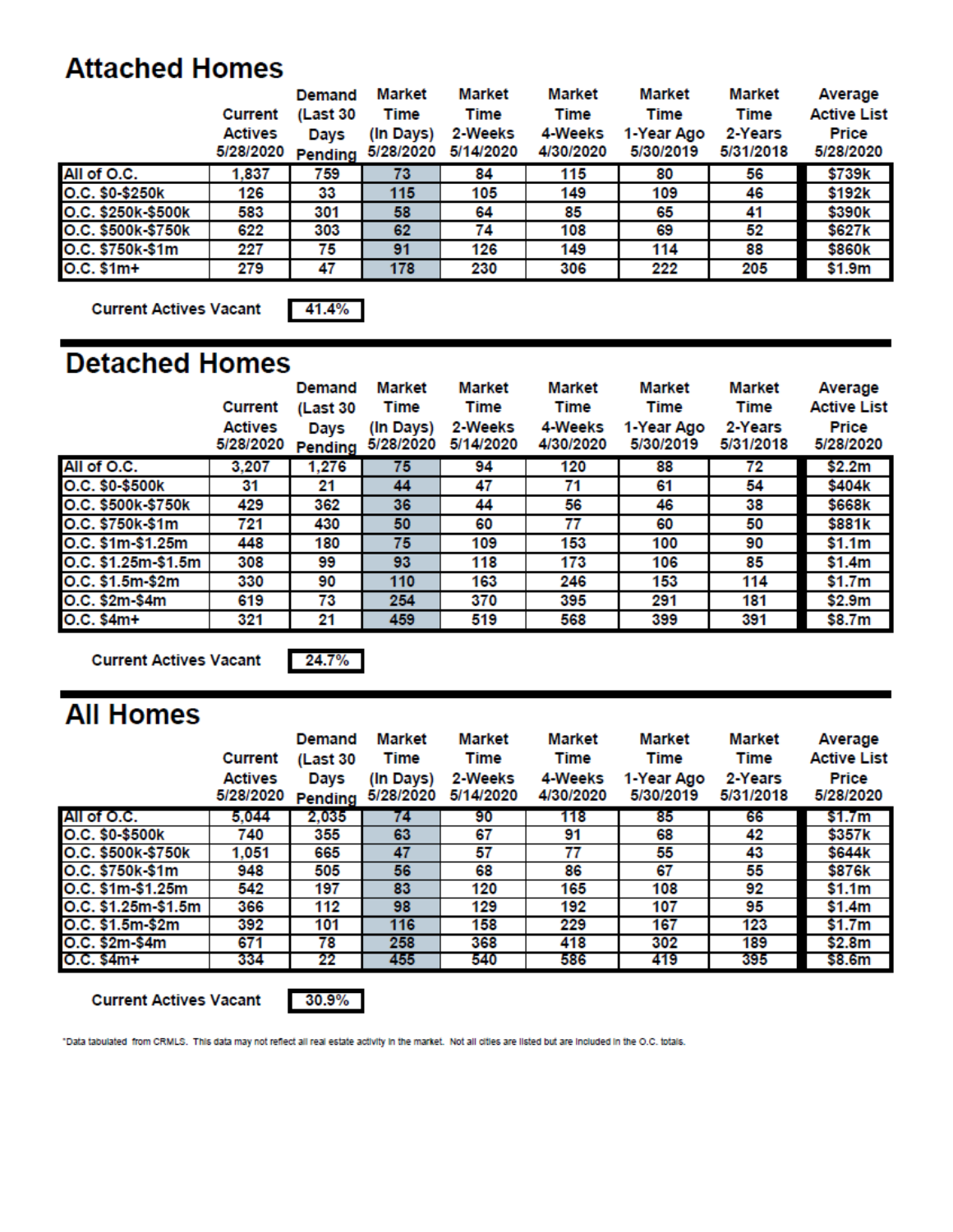|                            | <b>Units</b>    |                        |                                 | <b>Sales</b>   |                              |                   |                | Avg. \$        |                 |
|----------------------------|-----------------|------------------------|---------------------------------|----------------|------------------------------|-------------------|----------------|----------------|-----------------|
|                            | Sold            | Average                |                                 | to List        |                              |                   | Avg.           | Per            | <b>Units</b>    |
|                            | Apr             | <b>Sales</b>           | Average                         | Price          | Low                          | High              | Square         | Square         | Sold            |
|                            | 2020            | <b>Price</b>           | <b>List Price</b>               | Ratio          | Price                        | Price             | Feet           | Feet           | Apr 2019        |
| <b>Aliso Viejo</b>         | 37              | \$697,931              | \$703,017                       | 99.3%          | \$335k                       | \$1.2m            | 1,633          | \$427          | 65              |
| Anaheim                    | 81              | \$548,543              | \$548,312                       | 100.0%         | \$169k                       | \$798k            | 1,398          | \$392          | 129             |
| <b>Anaheim Hills</b>       | 53              | \$868,420              | \$892,686                       | 97.3%          | \$378k                       | \$2.5m            | 2,401          | \$362          | 48              |
| <b>Brea</b>                | 27              | \$733,000              | \$725,176                       | 101.1%         | \$425k                       | \$1.2m            | 1,948          | \$376          | 31              |
| <b>Buena Park</b>          | 17              | \$667,200              | \$665,806                       | 100.2%         | \$457k                       | \$920k            | 1,651          | \$404          | 47              |
| <b>Corona Del Mar</b>      | 21              | \$2,612,631            | \$2,764,714                     | 94.5%          | \$1.1m                       | \$8.4m            | 2.023          | \$1,291        | 20              |
| <b>Costa Mesa</b>          | 55              | \$989,233              | \$996,333                       | 99.3%          | \$398k                       | \$2.8m            | 1,799          | \$550          | 83              |
| <b>Coto De Caza</b>        | 10              | \$1,192,850            | \$1,172,700                     | 101.7%         | \$549k                       | \$1.8m            | 3,198          | \$373          | 29              |
| <b>Cypress</b>             | 21              | \$680,357              | \$680,164                       | 100.0%         | \$449k                       | \$890k            | 1,550          | \$439          | 38              |
| <b>Dana Point</b>          | 20              |                        | \$2,144,213 \$2,239,244         | 95.8%          | \$670k                       | \$14.4m           | 2,791          | \$768          | 55              |
| Dove Canyon                | 3               | \$956,667              | \$916,667                       | 104.4%         | \$800k                       | \$1.1m            | 2,581          | \$376          | 6               |
| <b>Foothill Ranch</b>      | 14              | \$684,200              | \$683,414                       | 100.1%         | \$325k                       | \$949k            | 1,650          | \$425          | 14              |
| <b>Fountain Valley</b>     | 26              | \$782,423              | \$765,408                       | 102.2%         | \$325k                       | \$1.2m            | 1,779          | \$440          | 36              |
| <b>Fullerton</b>           | 68              | \$695,800              | \$692,017                       | 100.5%         | \$238k                       | \$1.9m            | 1,748          | \$398          | 79              |
| <b>Garden Grove</b>        | 60              | \$624,202              | \$626,238                       | 99.7%          | \$299k                       | \$919k            | 1,472          | \$424          | 120             |
| <b>Huntington Beach</b>    | 102             | \$968,240              | \$986,385                       | 98.2%          | \$141k                       | \$4.5m            | 1,783          | \$543          | 157             |
| <b>Irvine</b>              | 129             | 1,057,930              | \$1,085,143                     | 97.5%          | \$320k                       | \$5.8m            | 2,137          | \$495          | 239             |
| La Habra                   | 34              | \$552,618              | \$546,847                       | 101.1%         | \$290 <sub>k</sub>           | \$915k            | 1,449          | \$381          | 55              |
| La Palma                   | 8               | \$775,238              | \$774,950                       | 100.0%         | \$405k                       | \$894k            | 2,018          | \$384          | 3               |
| <b>Ladera Ranch</b>        | 31              | \$865,035              | \$867,880                       | 99.7%          | \$415k                       | \$2.0m            | 2,305          | \$375          | 43              |
| Laguna Beach               | 15              |                        | \$1,899,600 \$1,988,567         | 95.5%          | \$520k                       | \$5.0m            | 2,186          | \$869          | 34              |
| <b>Laguna Hills</b>        | 19              |                        | \$1,056,900 \$1,104,032         | 95.7%          | \$330k                       | \$3.5m            | 2,402          | \$440          | 24              |
| <b>Laguna Niguel</b>       | 57              | \$825,698              | \$839,436                       | 98.4%          | \$310k                       | \$2.3m            | 1,876          | \$440          | 102             |
| <b>Laguna Woods</b>        | 56              | \$314,970              | \$321,096                       | 98.1%          | \$45k                        | \$804k            | 1,103          | \$285          | 56              |
| <b>Lake Forest</b>         | 33              | \$682,219              | \$676,219                       | 100.9%         | \$336k                       | \$899k            | 1,864          | \$393          | 87              |
| <b>Los Alamitos</b>        | 3               | \$841,667              | \$837,333                       | 100.5%         | \$560k                       | \$1.4m            | 1,717          | \$490          | 10              |
| <b>Mission Viejo</b>       | 83              | \$732,532              | \$735,769                       | 99.6%          | \$265k                       | \$1.3m            | 1,819          | \$403          | 122             |
| <b>Newport Beach</b>       | 29              |                        | \$2,129,368 \$2,204,600         | 96.6%          | \$590k                       | \$4.9m            | 2,521          | \$845          | 83              |
| <b>Newport Coast</b>       | $\overline{13}$ |                        | \$4,275,893 \$4,550,615         | 94.0%          | \$1.2m                       | \$20.6m           | 4,033          | \$1,060        | 19              |
| <b>North Tustin</b>        | 17              |                        | $$1,319,052$ $$1,336,588$       | 98.7%          | \$745k                       | \$2.5m            | 3,010          | \$438          | 30              |
| Orange                     | 64              | \$764,671              | \$769,770                       | 99.3%          | \$337k                       | \$1.8m            | 1,939          | \$394          | 110             |
| Placentia                  | 30              | \$660,150              | \$656,550                       | 100.5%         | \$285k                       | \$1.2m            | 1,770          | \$373          | 38              |
| <b>Portola Hills</b>       | 11              | \$693,084              | \$696,027                       | 99.6%          | \$344k                       | \$1.3m            | 1,808          | \$383          | 12              |
| Rancho Mission Viejo       | 21              | \$760,347              | \$770,737                       | 98.7%          | \$537k                       | \$1.0m            | 1,913          | \$398          | 33              |
| Rancho Santa Marg.         | $\overline{37}$ | \$610,741              | \$611,172                       | 99.9%          | \$350 <sub>k</sub>           | \$1.0m            | 1,578          | \$406          | 78              |
| <b>Rosmoor</b>             | 7               |                        | \$1,408,500 \$1,436,414         | 98.1%          | \$915k                       | \$2.0m            | 2,548          | \$553          | $\overline{10}$ |
| <b>San Clemente</b>        | 67              |                        | $$1,185,551$ $$1,220,377$ 97.1% |                |                              | \$464k \$4.0m     | 2,377          | \$499          | 87              |
| <b>San Juan</b>            | 36              | \$931,682              | \$956,225                       | 97.4%          | \$307k                       | \$1.8m            | 2,427          | \$384          | 48              |
| Santa Ana                  | 69              | \$559,902              | \$559,992                       | 100.0%         | \$209k                       | \$1.7m            | 1,416          | \$396          | 92              |
| <b>Seal Beach</b>          | 50              | \$546,256              | \$557,532                       | 98.0%          | \$137k                       | \$1.7m            | 1,209          | \$452          | 45              |
| <b>Stanton</b>             | 10              | \$400,250              | \$394,580                       | 101.4%         | \$262k                       | \$610k            | 1,024          | \$391          | 18              |
| Talega                     | 13              |                        | $$1,074,519$ $$1,112,031$       | 96.6%          | \$340k                       | \$500k   \$2.1m   | 3,029          | \$361          | 23<br>60        |
| <b>Tustin</b>              | 38              | \$714,260              | \$712,218                       | 100.3%         |                              | \$1.8m            | 1,579          | \$452          |                 |
| <b>Villa Park</b>          | 5               |                        | \$1,473,000 \$1,530,000         | 96.3%          | \$1.1m                       | \$2.2m            | 3,912          | \$377          | 5               |
| Westminster                | 14              | \$726,179              | \$726,993                       | 99.9%          | \$565k<br>\$410 <sub>k</sub> | \$879k            | 1,711          | \$425          | 36              |
| Yorba Linda<br>All of O.C. | 60<br>1,712     | \$975,031<br>\$891,053 | \$992,249<br>\$906,478          | 98.3%<br>98.3% | \$45k                        | \$2.6m<br>\$20.6m | 2,464<br>1,897 | \$396<br>\$470 | 80<br>2,599     |
|                            |                 |                        |                                 |                |                              |                   |                |                |                 |
| O.C. \$0-\$500k            | 343             | \$364,737              | \$368,072                       | 99.1%          | \$45 <sub>k</sub>            | \$500k            | 985            | \$370          | 512             |
| O.C. \$500k-\$750k         | 544             | \$635,400              | \$634,865                       | 100.1%         | \$505k                       | \$750k            | 1,502          | \$423          | 908             |
| O.C. \$750k-\$1m           | 439             | \$857,112              | \$861,963                       | 99.4%          | \$752k                       | \$1.0m            | 2,042          | \$420          | 581             |
| O.C. \$1m-\$1.25m          | 157             |                        | \$1,131,568 \$1,152,864         | 98.2%          | \$1.0m                       | \$1.25m           | 2,542          | \$445          | 220             |
| O.C. \$1.25m-\$1.5m        | 84              |                        | $$1,377,200$ $$1,413,451$       | 97.4%          | \$1.26ml                     | \$1.5m            | 2,911          | \$473          | 127             |
| O.C. \$1.5m-\$2m           | 75              |                        | \$1,736,154 \$1,776,836         | 97.7%          | \$1.5m                       | \$2.0m            | 3,379          | \$514          | 128             |
| O.C. \$2m-4m               | 54              |                        | $$2,768,063$ $$2,884,069$       | 96.0%          | \$2.1m                       | \$4.0m            | 3,946          | \$701          | 106             |
| $O.C. $4m+$                | 16              |                        | \$6,588,796 \$7,071,375 93.2%   |                |                              | $$4.1m$ $$20.6m$  | 5,420          | \$1,216        | 17              |

"Data tabulated from CRMLS. This data may not renect all real estate activity in the market. Not all cities are listed but are included in the O.C. totals.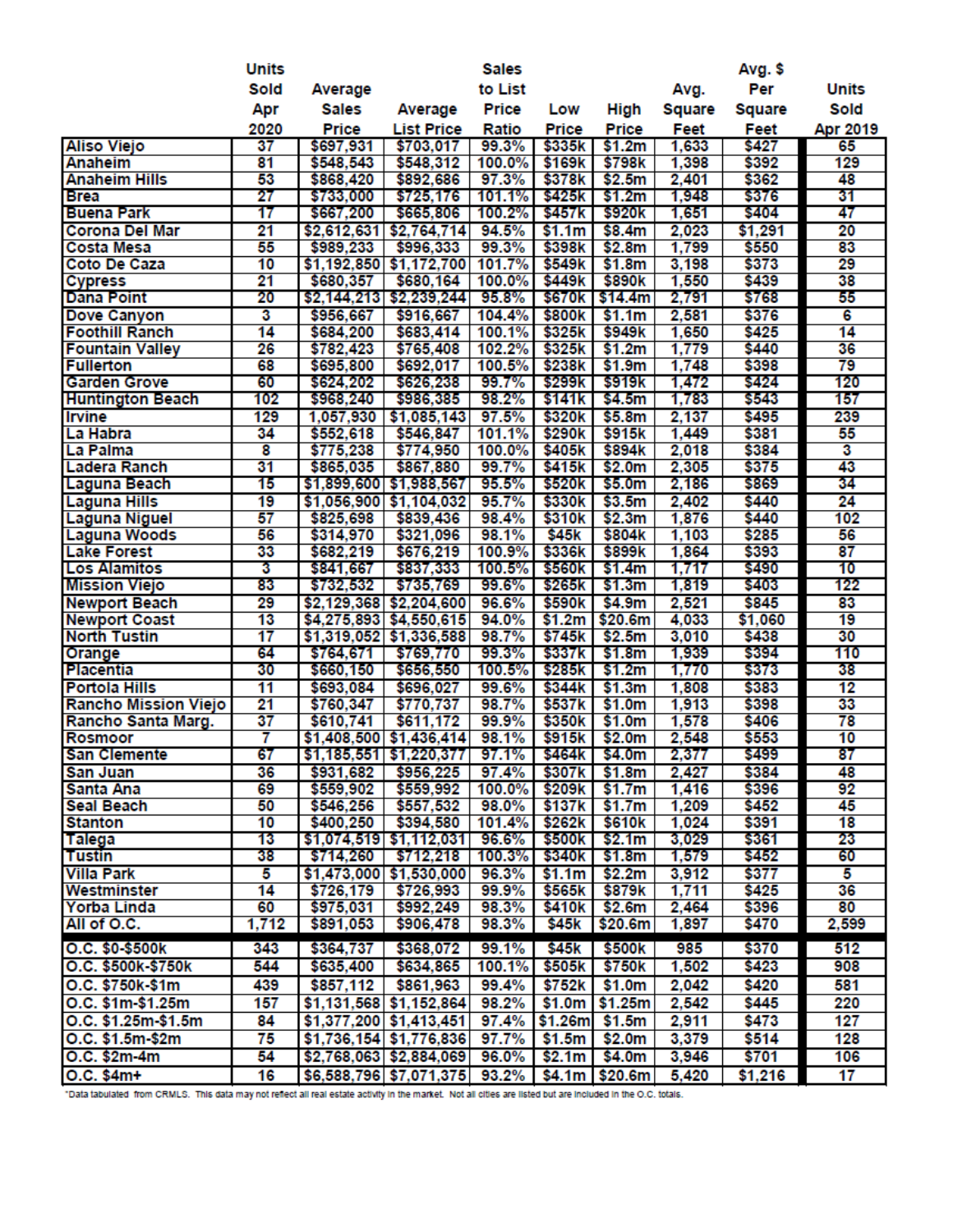|                                           |                | <b>Number of</b>    |                    |                                                                                                                                                                |                           | Number of                     |               |
|-------------------------------------------|----------------|---------------------|--------------------|----------------------------------------------------------------------------------------------------------------------------------------------------------------|---------------------------|-------------------------------|---------------|
|                                           |                | <b>Foreclosures</b> | $%$ of             |                                                                                                                                                                |                           | <b>Foreclosure</b>            | $%$ of        |
|                                           | Current        | & Short Sale        | <b>Active</b>      |                                                                                                                                                                | <b>Current</b>            | s & Short                     | <b>Active</b> |
|                                           | <b>Actives</b> | <b>Actives</b>      | Inventory          |                                                                                                                                                                | <b>Actives</b>            | <b>Sale Actives Inventory</b> |               |
|                                           | #######        | 5/28/2020           | 5/28/2020          | <b>Attached</b>                                                                                                                                                | 5/28/2020                 | 5/28/2020                     | 5/28/2020     |
| Aliso Viejo                               | 56             | $\bf{0}$            | $0.0\%$            | All of O.C.                                                                                                                                                    | 1,837                     | 13                            | 0.7%          |
| Anaheim                                   | 171            | 2                   | 1.2%               | O.C. \$0-\$250k                                                                                                                                                | 126                       | 1                             | 0.8%          |
| Anaheim Hills                             | 81             | 2                   | 2.5%               | O.C. \$250k-\$500k                                                                                                                                             | 583                       |                               | 1.2%          |
| Brea                                      | 59             | 0                   | $0.0\%$            | O.C. \$500k-\$750k                                                                                                                                             | 622                       | 4                             | 0.6%          |
| <b>Buena Park</b>                         | 46             | 1                   | 2.2%               | O.C. \$750k-\$1m                                                                                                                                               | 227                       | 0                             | $0.0\%$       |
| Corona Del Mar                            | 125            | o                   | $0.0\%$            | $0.C. $1m+$                                                                                                                                                    | 279                       | 1                             | 0.4%          |
| Costa Mesa                                | 130            | 0                   | $0.0\%$            | <b>Detached</b>                                                                                                                                                |                           |                               |               |
| Coto De Caza                              | 81             | 2                   | 2.5%               |                                                                                                                                                                |                           |                               |               |
| <b>Cypress</b>                            | 45             | 0                   | $0.0\%$            | All of O.C.                                                                                                                                                    | 3,207                     | 26                            | $0.8\%$       |
| <b>Dana Point</b>                         | 188            | 1                   | 0.5%               | O.C. \$0k-\$500k                                                                                                                                               | 31                        | $\bf{0}$                      | $0.0\%$       |
| <b>Dove Canyon</b>                        | 11             | 0                   | $0.0\%$            | O.C. \$500k-\$750k                                                                                                                                             | 429                       | 9                             | 2.1%          |
| <b>Foothill Ranch</b>                     | 14             | 0                   | $0.0\%$            | O.C. \$750k-\$1m                                                                                                                                               | 721                       | 4                             | 0.6%          |
| <b>Fountain Valley</b>                    | 33             | 0                   | $0.0\%$            | O.C. \$1m \$1.5m                                                                                                                                               | 448                       | 4                             | 0.9%          |
| <b>Fullerton</b>                          | 144            | 1                   | 0.7%               | O.C. \$1.25m-\$1.5m                                                                                                                                            | 308                       | 1                             | 0.3%          |
| Garden Grove                              | 95             | 3                   | $3.2\%$            | O.C. \$1.5m-\$2m                                                                                                                                               | 330                       | 2                             | 0.6%          |
| <b>Huntington Beach</b>                   | 308<br>648     | 0<br>2              | $0.0\%$            | O.C. \$2m-\$4m                                                                                                                                                 | 619<br>321                | 5<br>1                        | 0.8%          |
| <b>Irvine</b>                             | 48             |                     | 0.3%               | $0.C. $4m+$                                                                                                                                                    |                           |                               | 0.3%          |
| La Habra                                  | 6              | 1<br>0              | 2.1%<br>$0.0\%$    | <b>All Homes</b>                                                                                                                                               |                           |                               |               |
| La Palma<br>Ladera Ranch                  | 66             | 2                   | $3.0\%$            | All of O.C.                                                                                                                                                    | 5,044                     | 39                            | 0.8%          |
| Laguna Beach                              | 227            | 2                   | 0.9%               | O.C. \$0k-\$500k                                                                                                                                               | 740                       | 8                             | 1.1%          |
| Laguna Hills                              | 64             | 2                   | 3.1%               | O.C. \$500k-\$750k                                                                                                                                             | 1,051                     | 13                            | 1.2%          |
| Laguna Niguel                             | 175            | 3                   | 1.7%               | O.C. \$750k-\$1m                                                                                                                                               | 948                       | 4                             | 0.4%          |
| Laguna Woods                              | 214            | 3                   | 1.4%               | O.C. \$1m \$1.25m                                                                                                                                              | 542                       | 5                             | 0.9%          |
| <b>Lake Forest</b>                        | 94             | 0                   | $0.0\%$            | O.C. \$1.25m \$1.5m                                                                                                                                            | 366                       | 1                             | 0.3%          |
| <b>Los Alamitos</b>                       | 16             | 0                   | $0.0\%$            | O.C. \$1.5m-\$2m                                                                                                                                               | 392                       | 2                             | 0.5%          |
| <b>Mission Viejo</b>                      | 151            | 3                   | $2.0\%$            | O.C. \$2m-\$4m                                                                                                                                                 | 671                       | 5                             | 0.7%          |
| <b>Newport Beach</b>                      | 313            | 1                   | 0.3%               | $0.C. $4m+$                                                                                                                                                    | 334                       |                               | 0.3%          |
| <b>Newport Coast</b>                      | 79             | 0                   | $0.0\%$            |                                                                                                                                                                |                           |                               |               |
| <b>North Tustin</b>                       | 47             | 0                   | $0.0\%$            | <b>County High Shares - Account for 59%</b>                                                                                                                    |                           |                               |               |
| Orange                                    | 165            | 2                   | 1.2%               | Garden Grove                                                                                                                                                   | 95                        | 3                             | $3.2\%$       |
| Placentia                                 | 40             | 0                   | $0.0\%$            | Laguna Hills                                                                                                                                                   | 64                        | 2                             | 3.1%          |
| <b>Portola Hills</b>                      | 32             | 0                   | $0.0\%$            | Ladera Ranch                                                                                                                                                   | 66                        | 2                             | $3.0\%$       |
| <b>Rancho Mission Viejo</b>               | 74             | 0                   | $0.0\%$            | Santa Ana                                                                                                                                                      | 148                       | 4                             | 2.7%          |
| Rancho Santa Marg.                        | 50             | 0                   | $0.0\%$            | Anaheim Hills                                                                                                                                                  | 81                        | 2                             | 2.5%          |
| Rossmoor                                  | 16             | 0                   | $0.0\%$            | Coto De Caza                                                                                                                                                   | 81                        | 2                             | 2.5%          |
| San Clemente                              | 164            | 0                   | $0.0\%$            | Buena Park                                                                                                                                                     | 46                        | 1                             | 2.2%          |
| San Juan                                  | 102            | 0                   | $0.0\%$            | La Habra                                                                                                                                                       | 48                        |                               | 2.1%          |
| Santa Ana                                 | 148            | 4                   | 2.1%               | <b>Mission Viejo</b>                                                                                                                                           | 151                       | 3                             | $2.0\%$       |
| Seal Beach                                | 134<br>17      | 0                   | $0.0\%$            | Laguna Niguel                                                                                                                                                  | 175                       | 3                             | 1.7%          |
| <b>Stanton</b><br><b>Talega</b>           | 39             | 0<br>U              | $0.0\%$<br>$0.0\%$ | <b>County Low Shares - No Distressed</b>                                                                                                                       |                           |                               |               |
| Tustin                                    | 86             | 0                   | $0.0\%$            | Aliso Viejo                                                                                                                                                    | Lake Forest San Juan      |                               |               |
| Villa Park                                | 19             | 0                   | $0.0\%$            | <b>Brea</b>                                                                                                                                                    |                           | <b>Los Alamitd Seal Beach</b> |               |
| Westminster                               | 39             | 0                   | $0.0\%$            | Corona Del Mar                                                                                                                                                 | <b>Newport Cd Stanton</b> |                               |               |
| Yorba Linda                               | 139            | 1                   | 0.7%               | Costa Mesa                                                                                                                                                     | North Tusti Talega        |                               |               |
| All of O.C.                               | 5,044          | 39                  | $0.8\%$            | Cypress                                                                                                                                                        | Placentia                 | Tustin                        |               |
|                                           |                |                     |                    | Dove Canyon                                                                                                                                                    | Portola Hill: Villa Park  |                               |               |
| <b>Orange County Distressed Breakdown</b> |                |                     |                    | <b>Foothill Ranch</b>                                                                                                                                          |                           | <b>Rancho Mis Westminster</b> |               |
|                                           |                | Pendings            | Market             | <b>Fountain Valley</b>                                                                                                                                         | Rancho Santa Marg.        |                               |               |
|                                           | <b>Current</b> | (Last 30            | Time               |                                                                                                                                                                |                           |                               |               |
|                                           |                |                     |                    | <b>Huntington Beach Rossmoor</b>                                                                                                                               |                           |                               |               |
|                                           | <b>Actives</b> | Days)               | (In Days)          | La Palma                                                                                                                                                       | <b>San Clemente</b>       |                               |               |
| <b>Total Foreclosures</b>                 | 16             | 8                   | 60                 | "Data tabulated from CRMLS. This data may not reflect all real estate activty in the market.<br>Not all offies are listed but are included in the O.C. totals. |                           |                               |               |
| <b>Total Short Sale</b>                   | 22             | 11                  | 60                 |                                                                                                                                                                |                           |                               |               |